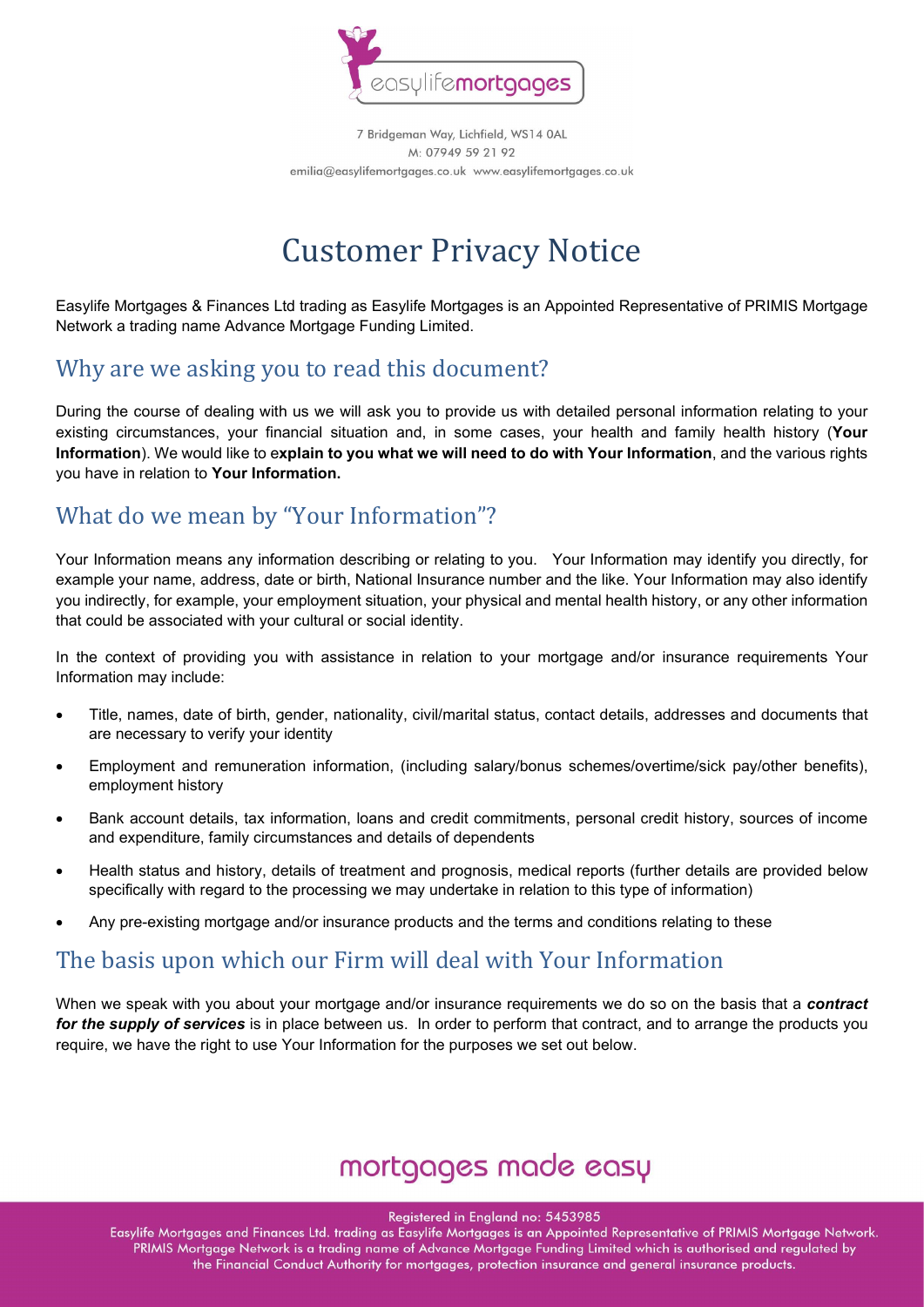

Alternatively, either in the course of initial discussions with you or when the contract between us has come to an end for whatever reason, we have the right to use Your Information provided it is in our *legitimate business interest to do* so and your rights are not affected. For example, we may need to respond to requests from mortgage lenders, insurance providers and our Network relating to the advice we have given to you, or to make contact with you to seek feedback on the service you received.

On occasion, we will use Your Information to enable us to meet any contractual responsibilities we may owe our Network, or for wider compliance with any legal or regulatory obligation to which we might be subject. If this were to arise we would be processing Your Information in order to meet a legal, compliance or other regulatory obligation to which we are subject.

#### The basis upon which we will process certain parts of Your Information

Where you ask us to assist you with your insurance needs, in particular life insurance and insurance that may assist you in the event of an accident or illness, we will ask you information about your ethnic origin, your health and medical history (Your Special Data). We will record and use Your Special Data in order to make enquiries of insurance providers in relation to insurance products that may meet your needs and to provide you with advice regarding the suitability of any product that may be available to you.

If you have parental responsibility for children under the age of 16 it is also very likely that we (and consequently our Network) will record information on our systems that relates to those children and potentially, to their Special Data.

The arrangement of certain types of insurance may involve disclosure by you to us of information relating to historic or current criminal convictions or offences (together "Criminal Disclosures"). This is relevant to insurance related activities such as underwriting, claims and fraud management.

Your Special Data and any Criminal Disclosures will be used by us in the same way as Your Information generally, as set out in this Customer Privacy Notice.

When we process your Special Data and any Criminal Disclosures we do so on the basis that it is in the substantial public interest to be able to provide vital insurance products and as permitted by UK data protection related laws and regulations from time to time. Information on Special Category Data and Criminal Disclosures must be capable of being exchanged freely between insurance intermediaries such as our Firm, and insurance providers, to enable customers to secure the important insurance protection that their needs require.

#### How do we collect Your Information?

We will collect and record Your Information from a variety of sources, but mainly directly from you. You will usually provide information during the course of our initial meetings or conversations with you to establish your circumstances and needs and preferences in relation to mortgages and insurance. You will provide information to us verbally and in writing, including email.

We may also obtain some information from third parties, for example, credit checks, information from your employer, and searches of information in the public domain such as the voters roll. If we use technology solutions to assist in the collection of Your Information, such as software that is able to verify your identity on-line or to access your credit status and/or bank account entries, then you will be required to provide your consent for us or our nominated processor to

## mortgages made easy

Registered in England no: 5453985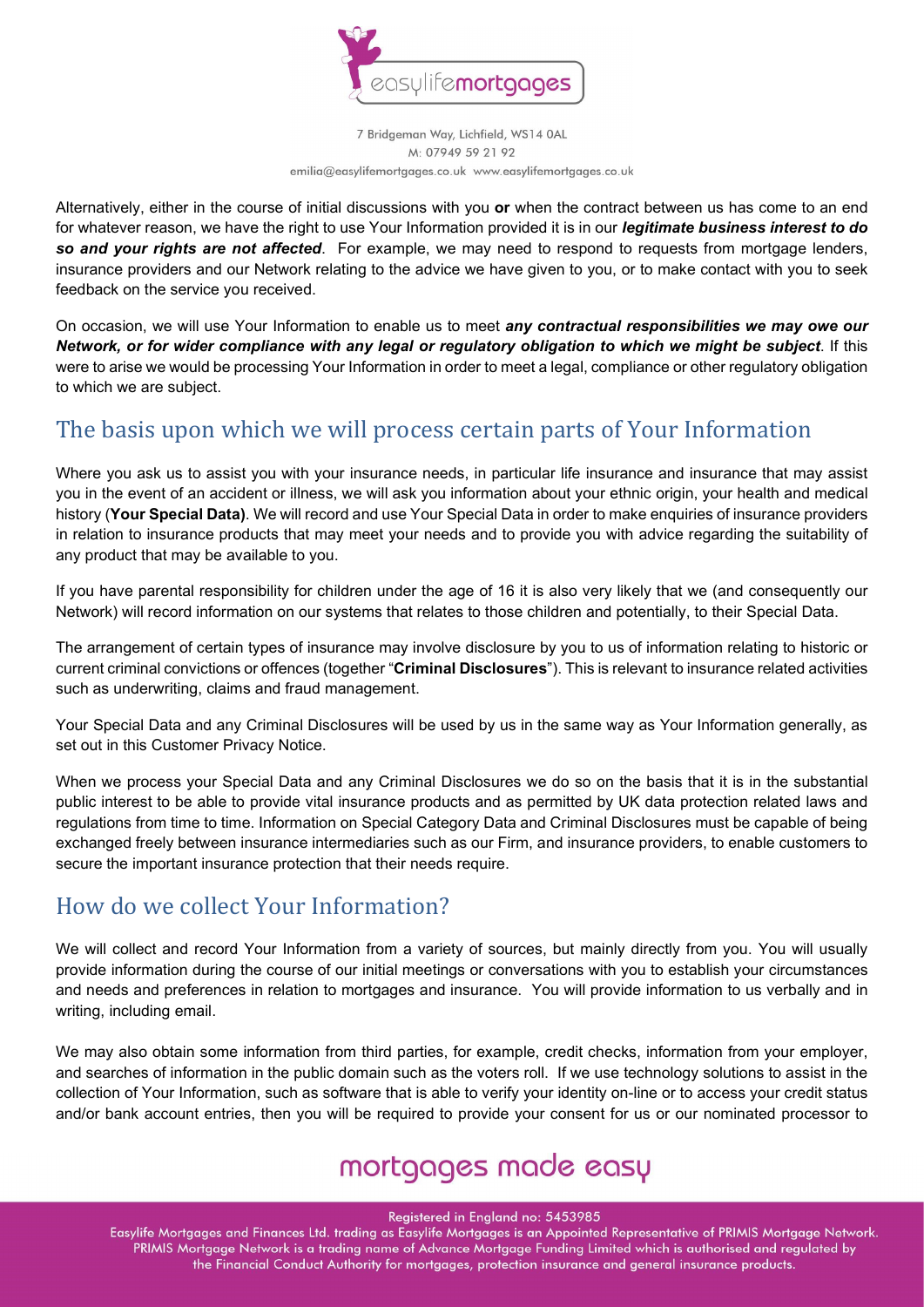

access your information in this manner, and details of how such software operates will be provided to you prior to the activation of the service.

### What happens to Your Information when it is disclosed to us?

In the course of handling Your Information we will:

- record and store Your Information in our paper files, mobile devices and on our computer systems (websites, email, hard drives, cloud facilities) and it will be accessed by employees and consultants within, or contractors engaged, by our Firm as necessary to provide our service to you and to perform any administration tasks associated with or incidental to that service
- submit Your Information to mortgage lenders and/or insurance product providers, both in paper form and on-line via mortgage lender/insurance provider systems, in order to progress any enquiry or application made on your behalf and to deal with any additional questions or administrative issues that mortgage lenders and insurance providers may raise
- input Your Information, along with full details of the mortgage and/or insurance, discussed with you or which you have taken out, to the computer systems of our Network
- use Your Information for the purposes of responding to any queries you may have in relation to any mortgage product or insurance policy you may take out, or to inform you of any developments in relation to those products and/or polices of which we might become aware

#### Sharing and transferring Your Information

From time to time Your Information will be shared with or transferred to:

- our Network
- to mortgage lenders and insurance providers
- third parties who we believe will be able to assist us with your enquiry or application, or who are able to support your needs as identified, such third parties will include but may not be limited to, product specialists (including those within our Network and other Appointed Representatives of the Network), estate agents, providers of legal services such as conveyancing, surveyors and valuers (in each case where we believe this to be required due to your particular circumstances).

in each case for the purposes set out in this customer privacy notice, i.e. to progress your mortgage and/or insurance enquiry and to provide you with our professional services.

Please note that this sharing of Your Information does not entitle such third parties to send you marketing or promotional messages: it is shared for the purpose of ensuring we can adequately fulfil our responsibilities to you, and as otherwise set out in this Customer Privacy Notice.

We do not envisage that the performance by us of our service will involve Your Information being transferred outside of the European Economic Area.

### mortgages made easy

Registered in England no: 5453985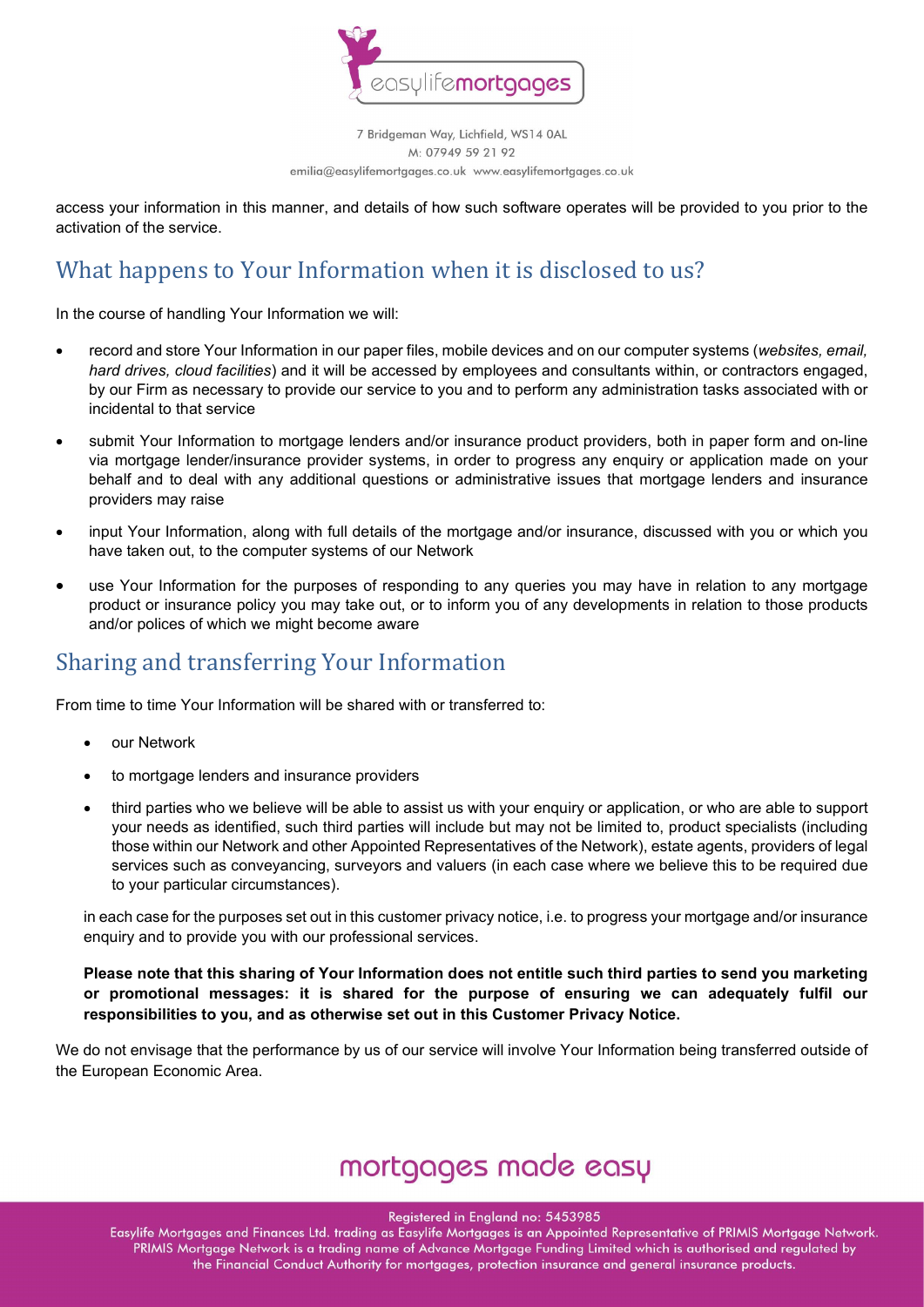

#### The basis upon which our Network will deal with Your Information, Your Special Data and Criminal Disclosures

Our Network is authorised and regulated by the Financial Conduct Authority (FCA). Our Network is responsible for the quality of the advice that we provide to you in relation to your mortgage and/or insurance products, where those products are regulated by the FCA. In the course of doing so, our Network will also process Your Information generally, including Your Special Data and Criminal Disclosures.

In the course of handling Your Information and Your Special Data/Criminal Disclosures our Network will:

- record and store Your Information and Your Special Data/Criminal Disclosures on Network systems run on secure servers. Your Information and Your Special Data/Criminal Disclosures will be accessed by authorised employees and consultants within, or engaged, by the Network as necessary for the purposes of supervision, training, quality audits, customer surveys and complaint handling or otherwise to comply with any other legal or regulatory obligation the Network may have
- use, and where appropriate transmit, Your Information and Your Special Data/Criminal Disclosures to respond to any request from the FCA, the Financial Ombudsman Service, HMRC, the Office of the Information Commissioner or any other regulatory, law enforcement or governmental body
- need to access and process Your Information and Your Special Data/Criminal Disclosures to deal with enquiries received from mortgage lenders and insurance providers that relate to the service this Firm has provided to you, including the payment of any commission or fees to us that may be linked to the product you have taken out.

Your Information and Your Special Data/Criminal Disclosures will be retained by our Network either electronically or in paper format for a minimum of six years and possibly for a longer period where this is required to enable the Network to fulfil its legal and regulatory obligations.

Please note that the above information is a summary of the Network Privacy Policy for customers. If, you wish to understand in more detail what the Network will do with Your Information and Special Data/Criminal Disclosures then please visit the Network Privacy Policy for customers located at http://www.primis.co.uk/privacy-policy-and-tcs

#### Security and retention of Your Information

Your privacy is important to us and we will keep Your Information secure in accordance with our legal responsibilities. We will take reasonable steps to safeguard against Your Information being accessed unlawfully or maliciously by a third party, accidentally lost, destroyed or damaged.

We also expect you to take reasonable steps to safeguard your own privacy when transferring information to us, such as not sending confidential information over unprotected email, ensuring email attachments are password protected or encrypted and only using secure methods of postage when original documentation is sent to us.

Your Information will be retained by us either electronically or in paper format for a minimum of six years, or if longer than six years, the duration of this Firm's relationship with you.

### mortgages made easy

Registered in England no: 5453985